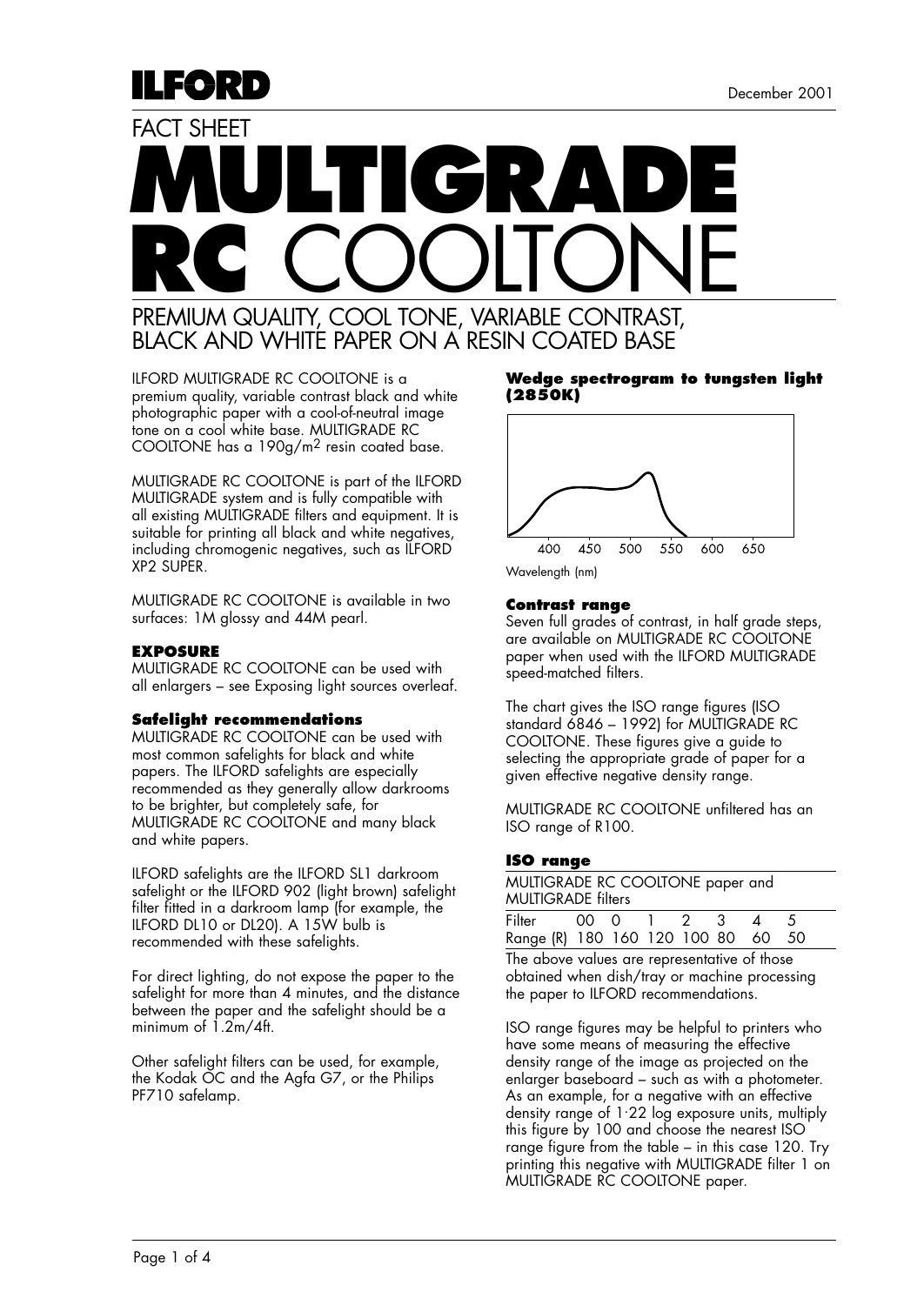#### **ISO speed**

The speed of MULTIGRADE RC COOLTONE depends on the filtration used during exposure. MULTIGRADE RC COOLTONE unfiltered, has a paper speed of ISO P500.

# **ISO paper speed**

| MULTIGRADE RC COOLTONE paper and<br><b>MULTIGRADE filters</b> |  |  |  |  |  |                    |  |
|---------------------------------------------------------------|--|--|--|--|--|--------------------|--|
| Filter 00 0 1 2 3                                             |  |  |  |  |  | $\mathbf{\Lambda}$ |  |
|                                                               |  |  |  |  |  |                    |  |

The above values are representative of those obtained when dish/tray or machine processing the paper to ILFORD recommendations.

# **Exposing light sources**

MULTIGRADE RC COOLTONE is designed for use with either a tungsten or tungsten halogen light source. It is also suitable for use with cold cathode (cold light) light sources designed for variable contrast papers. Other cold cathode (cold light) and pulsed xenon light sources may give a reduced contrast range.

# **Contrast control**

Contrast is controlled by using MULTIGRADE hand filters, the MULTIGRADE 600 equipment, other MULTIGRADE equipment, variable contrast enlarger heads or colour enlarger heads.

The twelve MULTIGRADE filters are numbered 00–5 in  $\frac{1}{2}$  steps, with the lowest filter number corresponding to the softest contrast. The exposure time for filters  $00-3^{1/2}$  is the same; that for filters 4–5 is double.

The ILFORD MULTIGRADE 600 exposing system replaces the standard lamphouse on the most popular professional enlargers.

# **Latent image stability**

No significant change in picture quality will be seen when MULTIGRADE RC COOLTONE is left for a period of 24 hours after exposure and before processing.



Relative log exposure



Relative log exposure

MULTIGRADE RC COOLTONE glossy or pearl paper exposed through filters 00, 0, 1, 2, 3, 4 and 5. Developer: MULTIGRADE diluted 1+9. Development: 2 minutes at 20ºC/68ºF.

# **DISH/TRAY PROCESSING**

To achieve the coolest image colour, a longer development time is needed with MULTIGRADE RC COOLTONE than with other RC papers. The remaining processing steps are similar to those for other resin coated papers.

**Note** Photographic chemicals are not hazardous when used correctly. Always follow the health and safety recommendations on the packaging. Photochemicals material safety data sheets are available from ILFORD. They contain full details for the safe handling, disposal and transportation of ILFORD chemicals.

The image colour of MULTIGRADE RC COOLTONE can be varied with the choice of developer and the processing technique used.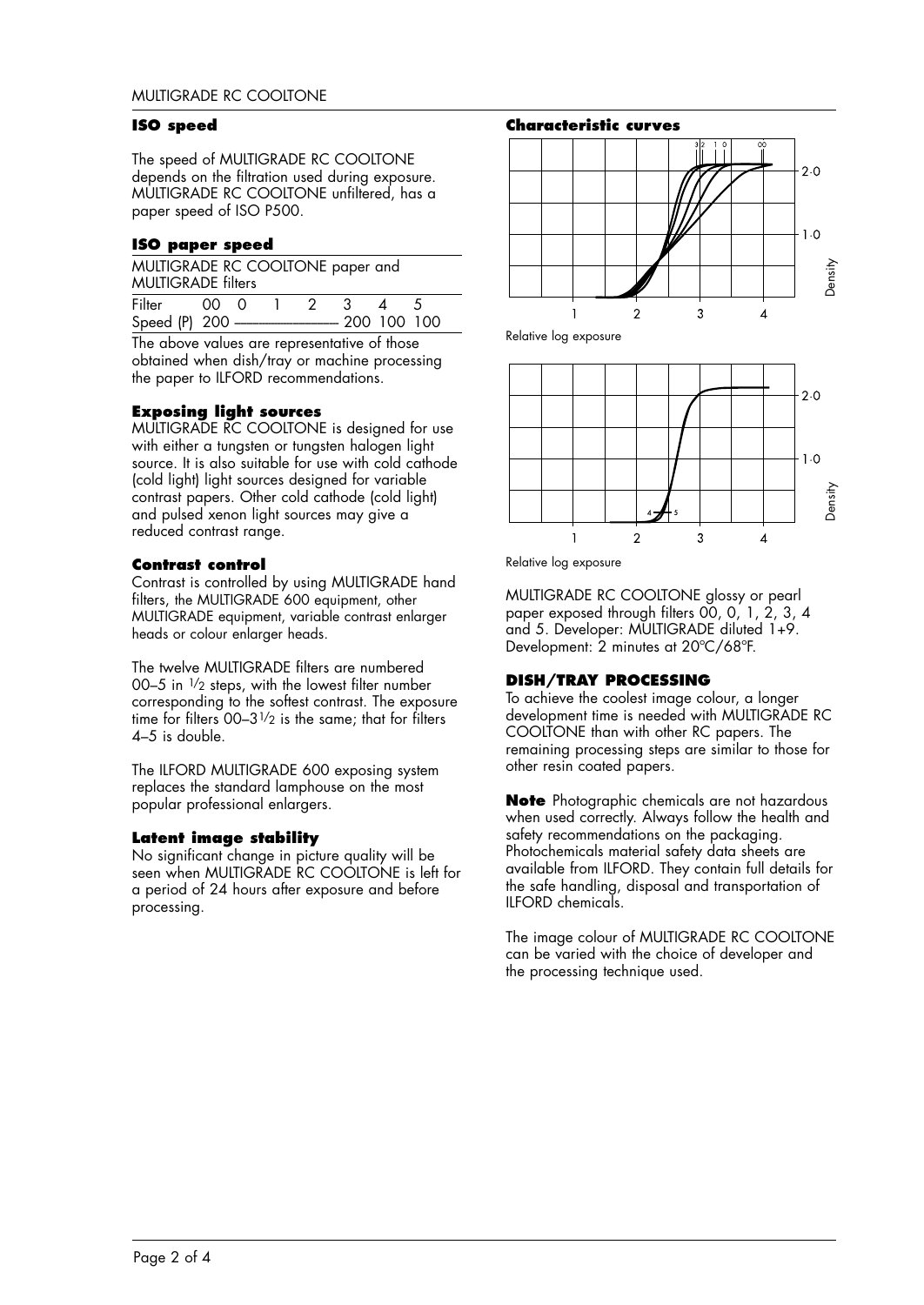| Processing summary (intermittent agitation) |          |                  |                   |
|---------------------------------------------|----------|------------------|-------------------|
| ILFORD<br>chemical                          | Dilution | °C/°F            | Time<br>(min:sec) |
| Development                                 |          |                  |                   |
| <b>MULTIGRADE</b>                           | $1+9$    | 20/68            | 2:00              |
| or<br>MULTIGRADE                            | 1+14     | 20/68            | 3:00              |
| or<br>BROMOPHEN                             | $1 + 3$  | 20/68            | $3:00 - 4:00$     |
| or<br><b>PQ UNIVERSAL</b>                   | $1+9$    | 20/68            | 3:00              |
| Stop bath<br><b>II FOSTOP</b>               |          | 1+19 18-24/64-75 | 0:10              |
| or<br>ilfostop pro                          |          | 1+19 18-24/64-75 | 0:10              |
| Fixation<br>ilford Rapid                    | $1 + 4$  | 18-24/64-75      | 0:30              |
| FIXER or<br><b>HYPAM</b>                    | $1 + 4$  | 18–24/64–75      | 0:30              |
| Washing<br>Fresh, running water             |          | Above $5/41$     | 2.00              |

**Note** These longer than usual development times are needed to obtain the coolest image colour.

# **Development**

See the 'Processing summary' for development recommendations.

On correctly exposed prints with MULTIGRADE developer 1+9, the image will begin to appear after about 10 seconds. Overexposed prints developed for shorter times are acceptable for those applications where the highest quality is not required. However, full development is needed to achieve the coolest image tone.

To give greater control during development, and for economy, the 1+14 dilution of MULTIGRADE developer can be used.

MULTIGRADE RC COOLTONE paper can also be processed in other high quality dish/tray developers.

**Note** The longer development time means that the capacity of the developer is reduced by half compared with other RC papers. For example, up to 50 20·3x25·4cm(8x10in) MULTIGRADE RC COOLTONE prints can be processed in 1l/US quart of working strength MULTIGRADE developer at dilution 1+9.

# **Stop bath**

See the 'Processing summary' for stop bath recommendations.

The use of a stop bath is strongly recommended. A stop bath stops development immediately, reduces the risk of staining and extends the life of the fixer bath.

#### **Fixation**

See the 'Processing summary' for fixing recommendations.

The use of a hardening fixer is not recommended because it reduces washing efficiency. ILFORD RAPID FIXER and ILFORD HYPAM are non-hardening fixers.

There is no benefit in extending fixation beyond the recommended time; some loss of print quality might be seen when long fixing times are given due to image etching.

# **Washing**

See the 'Processing summary' for washing recommendations.

When it is important to obtain a print in the shortest possible time, vigorously wash MULTIGRADE RC COOLTONE paper for 30 seconds in running water.

Prolonged immersion in water can cause edge penetration and print curl with resin coated papers: for this reason, avoid total wet times longer than about 15 minutes.

# **Drying**

A final rinse in ILFORD ILFOTOL, diluted 1+200 with water, will aid even and rapid drying.

Optimum quality results will be obtained with the ILFORD series of dryers, for example, the ILFOLAB 1250RC.

When a dryer for resin coated papers is not available, remove surplus water from the prints and leave them to dry. At room temperature, prints will dry in 10–20 minutes.

**Note** MULTIGRADE RC COOLTONE paper, as with other resin coated papers, should not be glazed/ferrotyped or dried on a drum or flatbed glazer, as this can cause the polyethylene in the paper to stick to the glazing surface.

# **MACHINE PROCESSING**

MULTIGRADE RC COOLTONE paper can be processed in all conventional machines for black and white resin coated papers. It is not suitable, however, for activation type processing.

Although longer than usual development times are recommended when dish/tray processing MULTIGRADE RC COOLTONE paper, standard development times are recommended when machine processing. This is because machine developers are by design more active and robust.

However, the image colour of MULTIGRADE RC COOLTONE may be less cool in machines with under active, old or heavily seasoned developer. If this occurs, mix up fresh tank developer, and it may